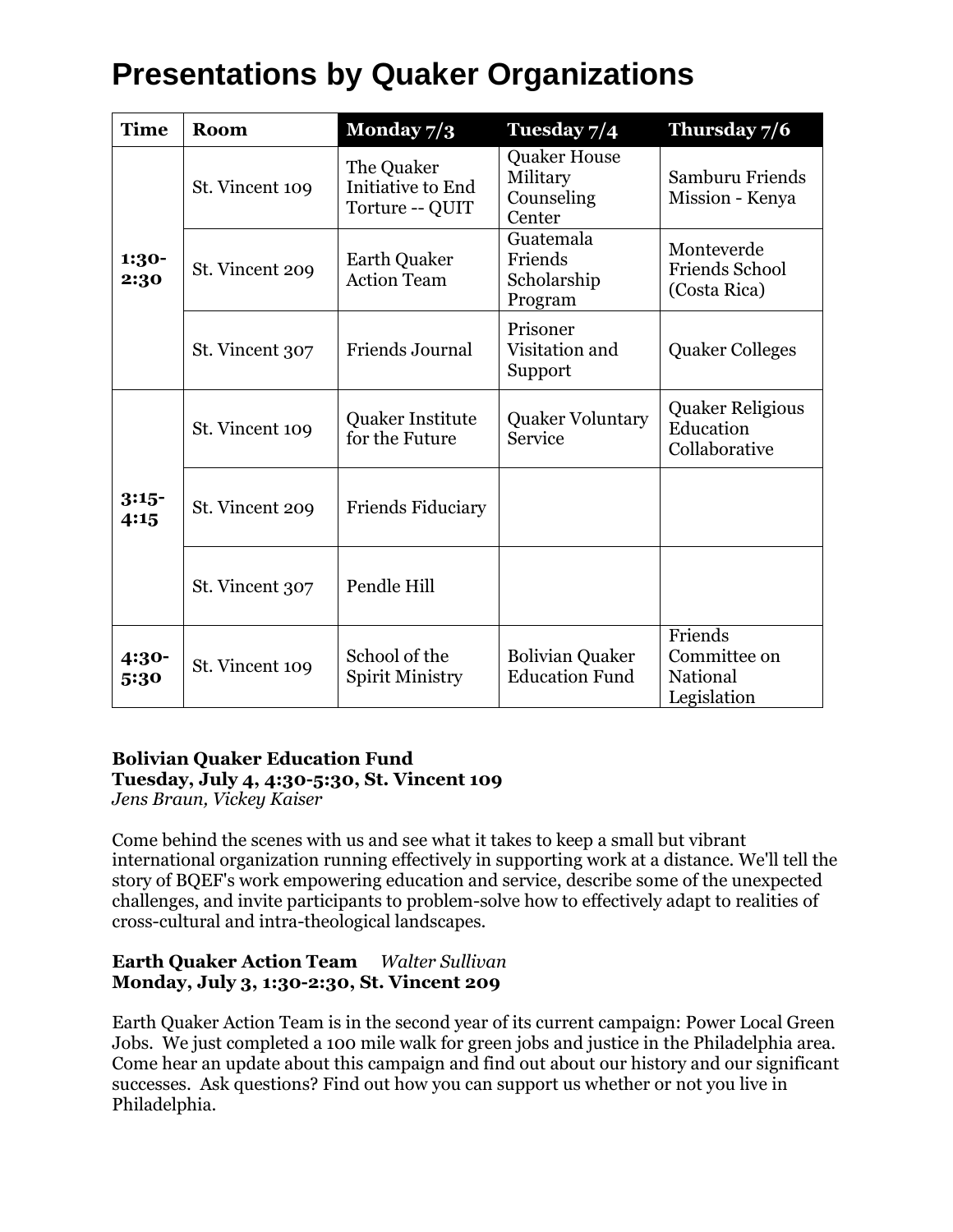#### **Friends Committee on National Legislation** *Christine Ashley, Katie Breslin* **Thursday, July 6, 4:30-5:30, St. Vincent 109**

Thousands of new advocates are turning to Friends Committee on National Legislation for spirit-centered advocacy training and actions. We are using our decades of experience in relationship-focused advocacy to train and empower people looking to influence and change US policies. Last year, FCNL advocacy and lobbying in person grew by 50%; we are growing even more in 2017. Learn how we build connections with both sides of the aisles and persuade Congress to support key Quaker legislative priorities.

#### **Friends Fiduciary** *Kate Monahan* **Monday, July 3, 3:15-4:15, St. Vincent 209**

Friends Fiduciary is a Quaker non-profit, socially responsible investment firm exclusively serving Quaker meetings, churches, schools and organizations across the country. Kate Monahan, Shareholder Advocacy Associate, will talk about socially responsible investing as well as shareholder engagement— including how Friends Fiduciary brings a Quaker voice to Wall Street and encourages companies to improve their environmental, social, and governance practices.

#### **Friends Journal** *Sara Waxman* **Monday, July 3, 1:30-2:30, St. Vincent 307**

Friends Journal is growing the audience for Quakerism. We're using video and social media to nurture and educate new generations of seekers. We stand for Quaker values in a changing world. Join a discussion about how you can do the same. Let's talk story-telling, social media, and video production.

#### **Guatemala Friends Scholarship Program** *Donna Smith, Martha Dugan* **Tuesday, July 4, 1:30-2:30, St. Vincent 209**

Education is making a difference in Guatemala. Come learn about this dynamic program that is making positive changes in the lives of poor, rural Mayans. One of our graduates is Vice Minister of Education. Hear about the 72 students we currently support, projects to preserve Mayan culture and languages, and advanced teacher literacy training. You can participate in our Teaching English Tour, a soul-satisfying week in beautiful, colonial Antigua with optional tour afterwards. Visit www.guatemalafriends.org.

#### **Monteverde Friends School (Costa Rica)** *Rick Juliusson* **Thursday, July 6, 1:30-2:30, St. Vincent 209**

Monteverde Friends School is celebrating 65 years of providing bilingual Quaker education in the cloud forest of Costa Rica. Co-Head of School Rick Juliusson will share the history and more recent updates from this unique Quaker school and community, and former students, teachers and residents will be invited to share stories and memories. This is a mix of information session and Reunion, and will be fun and inspiring for all.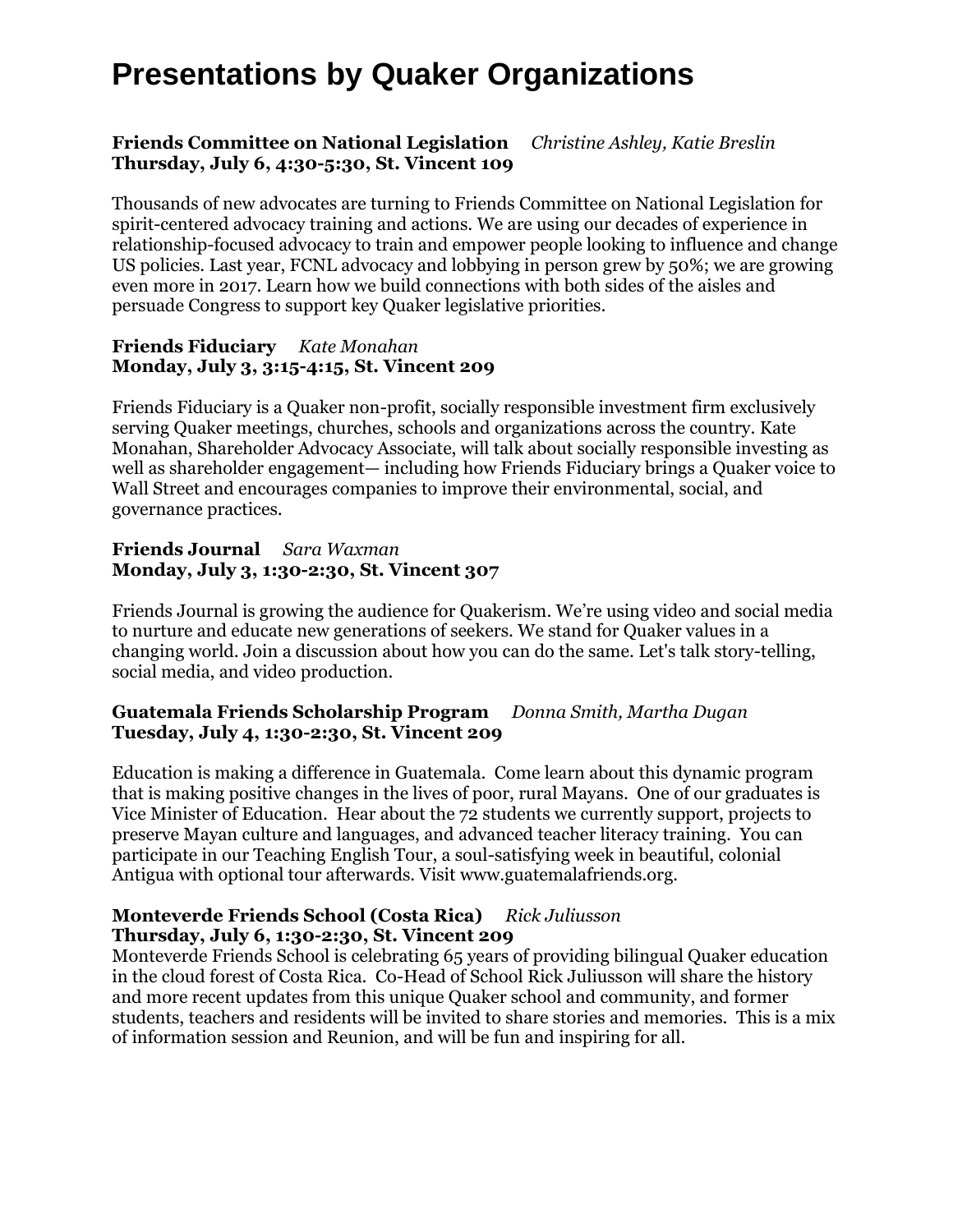#### **Pendle Hill** *Lina Blount* **Monday, July 3, 3:15-4:15, St. Vincent 307**

Located on 24 tranquil acres, Pendle Hill is a Quaker center welcoming all for Spirit-led learning, retreat, and community. We offer a dedicated and friendly staff, extraordinary hospitality, rich and varied opportunities for seeking, and a lovely wooded setting. Pendle Hill's vision – "to create peace with justice in the world by transforming lives" – is moved forward in worship, presentations, weekend workshops and retreats, short courses, and remarkable conversations.

#### **Prisoner Visitation and Support** *Jerry Knutson* **Tuesday, July 4, 1:30-2:30, St. Vincent 307**

Prisoner Visitation and Support (PVS), a Quaker organization, provides visits to prisoners in Federal and Military Prisons throughout the USA. PVS needs more visitors. Visitors usually meet with several prisoners once/month for about an hour/prisoner. The same prisoners are visited monthly. Many prisoners have been incarcerated for decades and have never had a visit. (Prison locations can be found at https://www.bop.gov/locations/map.jsp) A video will be presented and information about PVS (prisonervisitation.org).

#### **Quaker Colleges** *Walter Hjelt Sullivan* **Thursday, July 6, 1:30-2:30, St. Vincent 307**

Why attend a Quaker College? If I want to, how can I choose the Quaker College that is best for me?

Meet with administrators, current students and recent alums and ask your questions. Highly interactive. Haverford College is definitely represented. Others who would like to participate are invited to join even if you have not been formally contacted in advance. The more the merrier.

### **Quaker House Military Counseling Center** *Lynn Newsom* **Tuesday, July 4, 1:30-2:30, St. Vincent 109**

Come celebrate Steve and Lynn Newsom's retirement in September and meet the incoming Director, Kindra Bradley. Refreshments will be served! Quaker House is based in Fayetteville, North Carolina, the home of Fort Bragg. It provides counseling to service members who are questioning their role in the military; educates soldiers, their families, and the public about military issues; and advocates for a more peaceful world. Our mission now includes therapy for domestic violence, sexual assault, and moral injury victims; Alternatives to Violence Project training; advocacy for the recognition and treatment of moral injury and more. We will talk about last year's activities and about the important future work we are called to do during these tumultuous times.